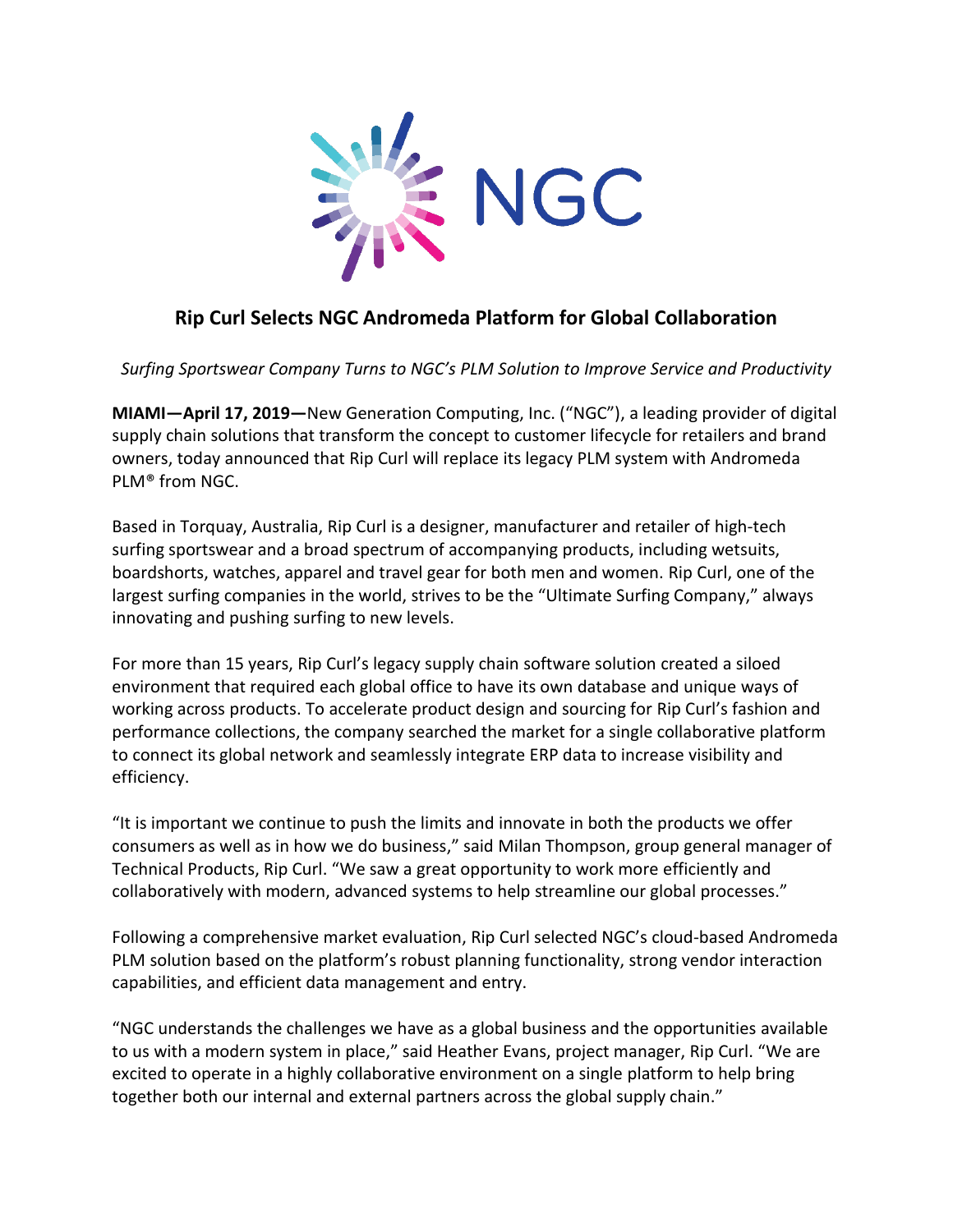NGC's Andromeda® platform will help Rip Curl accelerate time to market and ensure all departments across the globe are on the same page in real time. Rip Curl will also be able to automate many of its processes to provide complete visibility and control from product concept to customer delivery.

"We are excited to work with Rip Curl and help make a difference in how its global team collaborates with vendors," said Mark Burstein, president, NGC. "NGC's Andromeda PLM is created specifically for fashion brands and retailers like Rip Curl, and we look forward to helping the company transform its supply chain to accelerate product development and delivery."

## **About Rip Curl**

Founded in 1969 by Brian Singer and Doug "Claw" Warbrick, Rip Curl is a global designer, manufacturer and retailer of surfwear and accompanying products, and a major athletic sponsor of surf, snow and wake. Rip Curl has become one of the largest surfing companies in Australia, Europe, South America, North America and South Africa. For more information, visit [www.ripcurl.com.](https://www.ripcurl.com/us/)

## **About NGC**

NGC powers the digital supply chain with the [Andromeda Cloud Platform®,](https://www.ngcsoftware.com/landing/ngcandromedacloudplatform/) enabling brand owners and retailers to maximize revenue and profit by accelerating lead times, streamlining product development and supply chain management, and optimizing distribution. NGC solutions cover the entire concept to customer lifecycle, including PLM, supply chain management, quality and compliance, as well as integrated business planning (IBP), and demand, inventory, supply and retail optimization.

Leading global brands and retailers rely on NGC solutions, including Brooks Brothers, Carter's, Destination XL, Fanatics, Foot Locker, Jockey International, Lacoste, Spanx, VF Corporation and many others. NGC has offices in Miami, New York, Los Angeles, Canada, China, India, Mexico, and El Salvador and is a wholly owned subsidiary of American Software, Inc. (NASDAQ: AMSWA), named one of the 100 Most Trustworthy Companies in America by Forbes. For more information, visit [www.ngcsoftware.com.](http://www.ngcsoftware.com/)

**Forward-Looking Statements:** This press release contains forward-looking statements that are subject to substantial risks and uncertainties. There are a number of factors that could cause actual results to differ materially from those anticipated by statements made herein. These factors include, but are not limited to, continuing U.S. and global economic uncertainty, the timing and degree of business recovery, unpredictability and the irregular pattern of future revenues, dependence on particular market segments or customers, competitive pressures, delays, product liability and warranty claims and other risks associated with new product development, undetected software errors, market acceptance of the Company's products, technological complexity, the challenges and risks associated with integration of acquired product lines, companies and services, as well as a number of other risk factors that could affect the Company's future performance. For further information about risks the Company and